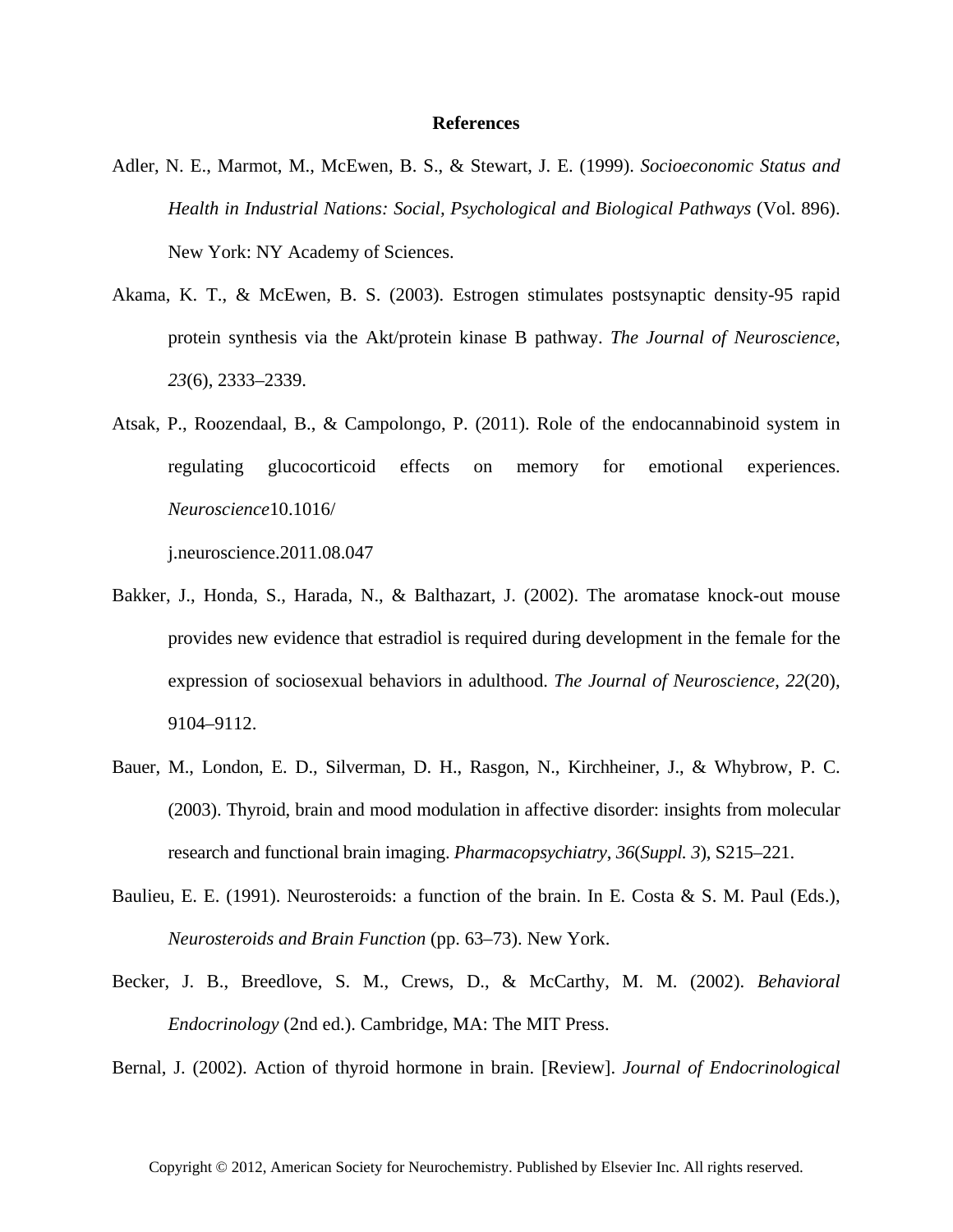*Investigation*, *25*(3), 268–288.

- Caldji, C., Liu, D., & Sharma, S., et al. (2000). Development of Individual Differences in Behavioral and Endocrine Responses to Stress: Role of the Postnatal Environment. In B. McEwen (Ed.), *Coping with the Environment: Neural and Endocrine Mechanisms* (pp. 271–292). New York: Oxford University Press.
- Cameron, H. A., & Gould, E. (1996). The Control of Neuronal Birth and Survival. In C. A. Shaw (Ed.), *Receptor Dynamics in Neural Development* (pp. 141–157). New York: CRC Press.
- De Kloet, E. R., Vreugdenhil, E., Oitzl, M. S., & Joels, M. (1998). Brain corticosteroid receptor balance in health and disease. *Endocrine Reviews*, *19*(3), 269–301.
- De Vries, G. J., Rissman, E. F., Simerly, R. B., Yang, L. Y., Scordalakes, E. M., & Auger, C. J., et al. (2002). A model system for study of sex chromosome effects on sexually dimorphic neural and behavioral traits. *The Journal of Neuroscience*, *22*(20), 9005–9014.
- Di, S., Maxson, M. M., Franco, A., & Tasker, J. G. (2009). Glucocorticoids regulate glutamate and GABA synapse-specific retrograde transmission via divergent nongenomic signaling pathways. *The Journal of Neuroscience*, *29*(2), 393–401.
- Flier, J. S. (2001). Diabetes. The missing link with obesity? *Nature*, *409*(6818), 292–293.
- Forrest, D., Reh, T. A., & Rusch, A. (2002). Neurodevelopmental control by thyroid hormone receptors. *Current Opinion in Neurobiology*, *12*(1), 49–56.

Ganong, W. (1977). *Review of Medical Physiology, Cange Medical Publications Notes*, 599.

Garcion, E., Wion-Barbot, N., Montero-Menei, C. N., Berger, F., & Wion, D. (2002). New clues about vitamin D functions in the nervous system. [Review]. *Trends in Endocrinology and Metabolism: TEM*, *13*(3), 100–105.

Goy, R., & McEwen, B. S. (1980). *Sexual Differentiaion of the Brain*. Cambridge, MA: MIT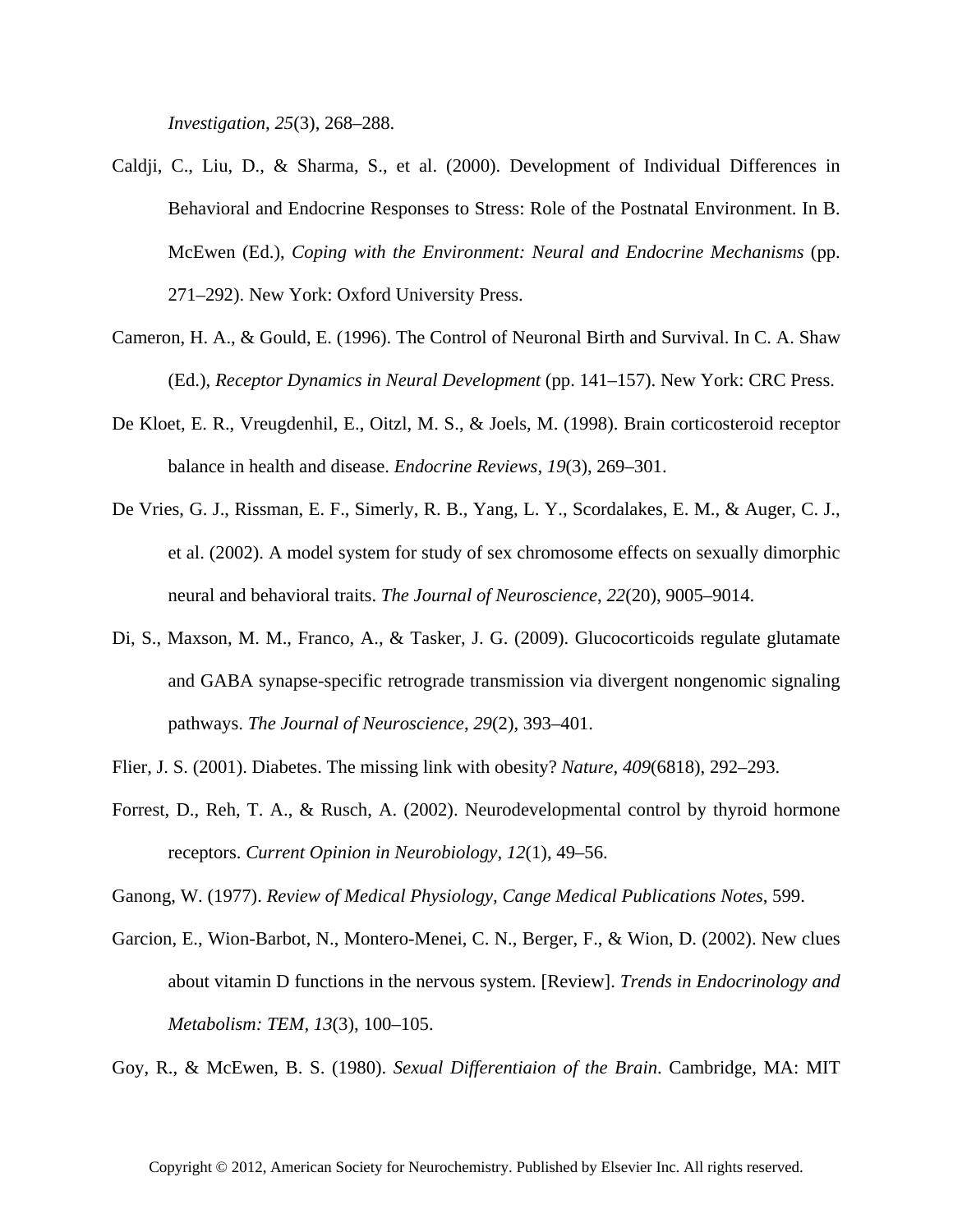Press. Notes p. 223.

- Hill, M. N., McLaughlin, R. J., Bingham, B., Shrestha, L., Lee, T. T., & Gray, J. M., et al. (2010). Endogenous cannabinoid signaling is essential for stress adaptation. *Proceedings of the National Academy of Sciences of the United States of America*, *107*(20), 9406– 9411.
- Hojo, Y., Hattori, T. A., Enami, T., Furukawa, A., Suzuki, K., & Ishii, H. T., et al. (2004). Adult male rat hippocampus synthesizes estradiol from pregnenolone by cytochromes P45017alpha and P450 aromatase localized in neurons. *Proceedings of the National Academy of Sciences of the United States of America*, *101*(3), 865–870.
- Kelly, M. J., & Levin, E. R. (2001). Rapid actions of plasma membrane estrogen receptors. *Trends in Endocrinology and Metabolism: TEM*, *12*(4), 152–156.
- Konig, S., & Moura Neto, V. (2002). Thyroid hormone actions on neural cells. [Review]. *Cellular and Molecular Neurobiology*, *22*(5-6), 517–544.
- Korte, S. M. (2001). Corticosteroids in relation to fear, anxiety and psychopathology. [Review]. *Neuroscience and Biobehavioral Reviews*, *25*(2), 117–142.
- Kuiper, G. G., Shughrue, P. J., Merchenthaler, I., & Gustafsson, J. A. (1998). The estrogen receptor beta subtype: A novel mediator of estrogen action in neuroendocrine systems. *Frontiers in Neuroendocrinology*, *19*(4), 253–286.
- Lopez, M., Tena-Sempere, M., & Dieguez, C. (2010). Cross-talk between orexins (hypocretins) and the neuroendocrine axes (hypothalamic-pituitary axes). *Frontiers in Neuroendocrinology*, *31*(2), 113–127.
- Lupien, S. J., & McEwen, B. S. (1997). The acute effects of corticosteroids on cognition: integration of animal and human model studies. [Review]. *Brain Research. Brain*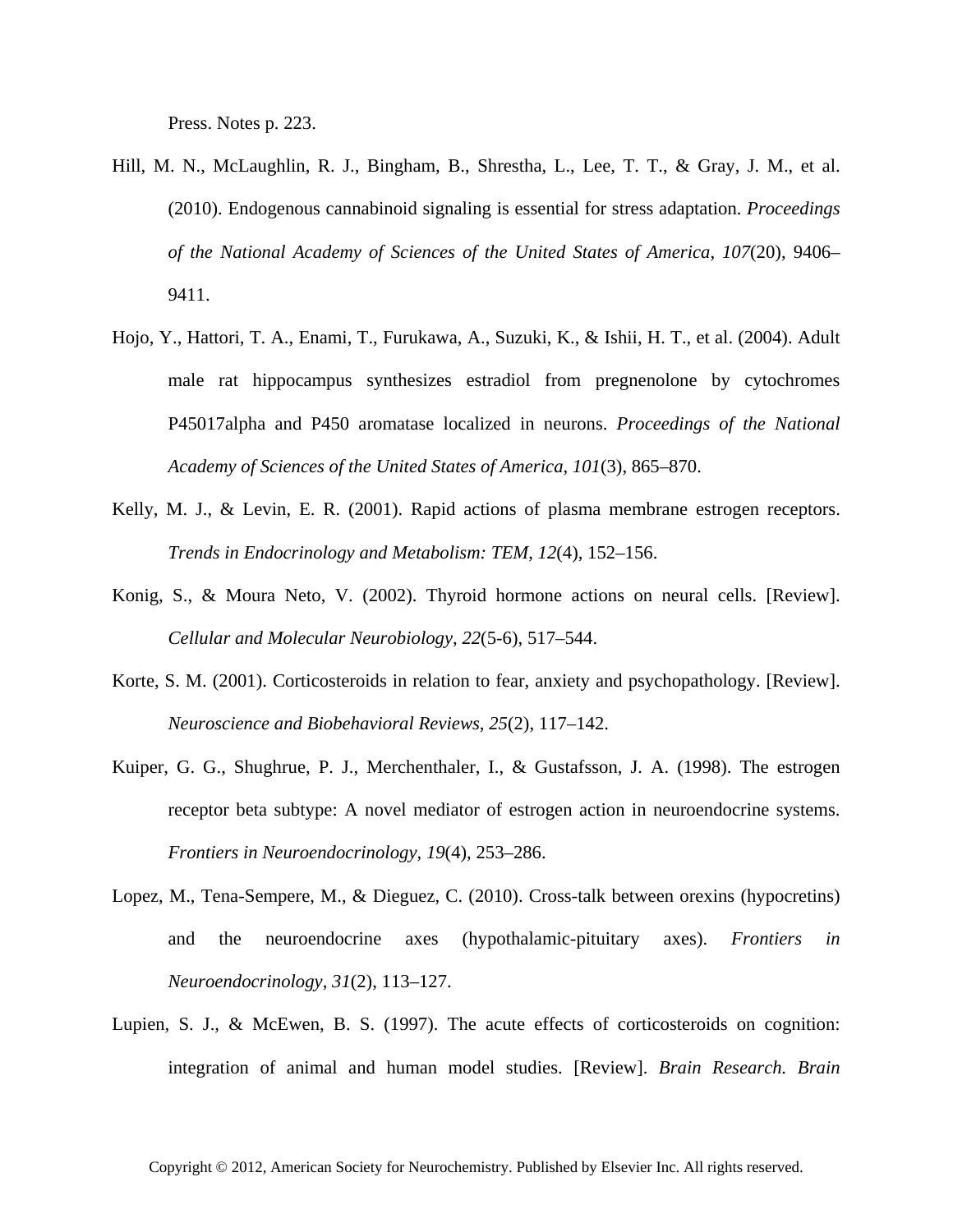*Research Reviews*, *24*(1), 1–27.

- Matsumoto, A., Arai, Y., Urano, A., & Hyodo, S. (1995). Molecular basis of neuronal plasticity to gonadal steroids. *Functional Neurology*, *10*(2), 59–76.
- McCullough, L. D., Blizzard, K., Simpson, E. R., Oz, O. K., & Hurn, P. D. (2003). Aromatase cytochrome P450 and extragonadal estrogen play a role in ischemic neuroprotection. *The Journal of Neuroscience*, *23*(25), 8701–8705.
- McEwen, B. (1983). Gonadal Steroid Influences on Brain Development and Sexual Differentiation. In R. Greep (Ed.), *Reproductive Physiology IV* (pp. 99–145). Universtiy Park: University Park Press.
- McEwen, B. (1991). Our Changing Ideas About Steroid Effects on an Ever-changing Brain. *Seminars in Neuroscience*, *4*, 497–507.
- McEwen, B. S. (1981). Endocrine Effects on the brain and their relationship to behavior. In G. J. Siegel, B. W. Agranoff & R Katzman (Eds.), *Basic Neurochemistry* (pp. 755–799). Little, Brown and Co.
- McEwen, B. S. (1998). Protective and damaging effects of stress mediators. [Review]. *The New England Journal of Medicine*, *338*(3), 171–179.
- McEwen, B. S. (1999). Endocrine effects on the brain and their relationship to behavior. In G. J. Siegel (Ed.), *Basic Neurochemistry: Molecular, Cellular and Medical Aspects* (pp. 1007). Philadelphia: Lippincott-Raven Publishers.
- McEwen, B. S. (1999). Stress and hippocampal plasticity. *Annual Review of Neuroscience*, *22*, 105–122.
- McEwen, B. S. (2003). Mood disorders and allostatic load. *Biological Psychiatry*, *54*(3), 200– 207.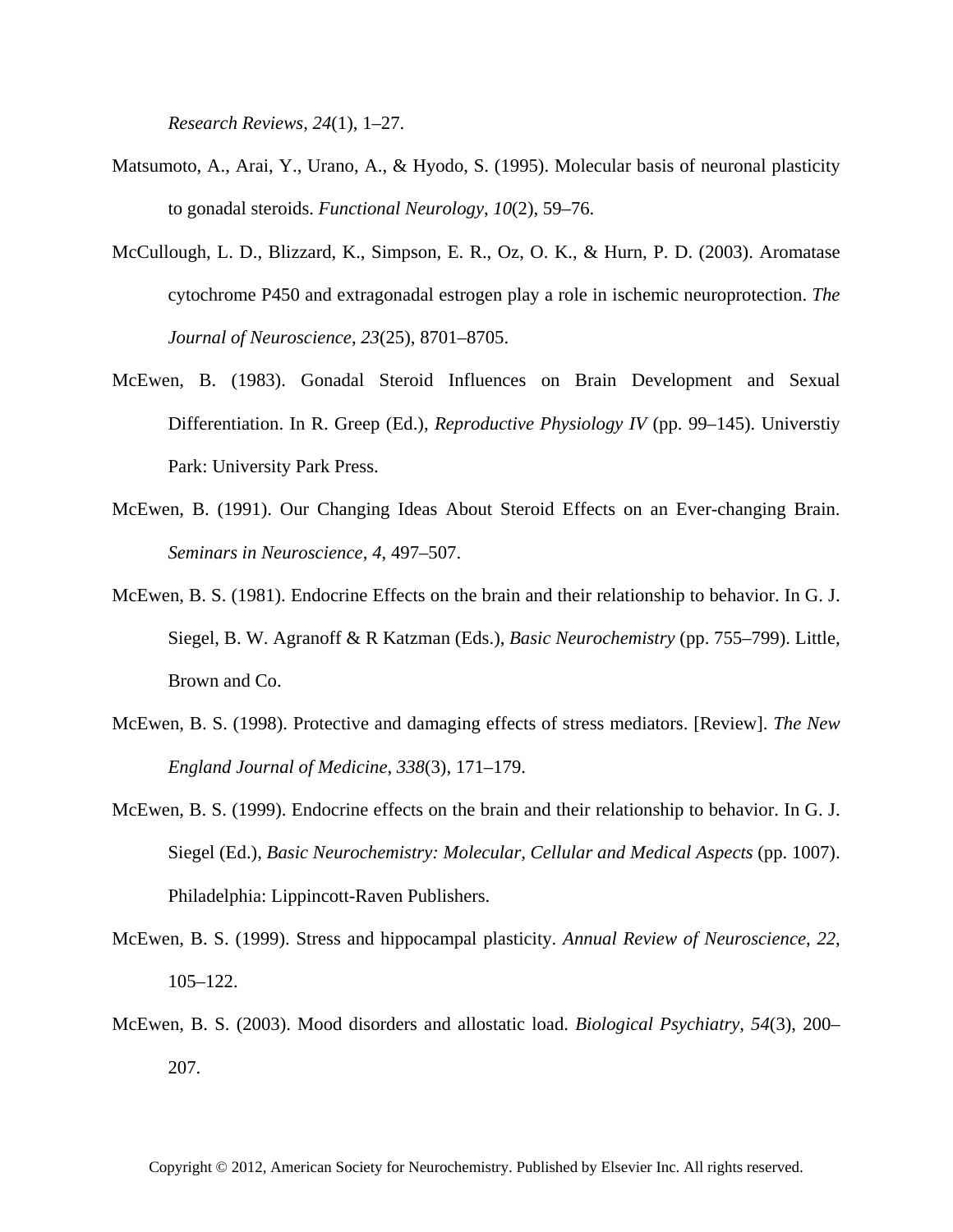- McEwen, B. S., & Alves, S. E. (1999). Estrogen actions in the central nervous system. *Endocrine Reviews*, *20*(3), 279–307.
- McEwen, B. S., Jones, K. J., & Pfaff, D. W. (1987). Hormonal control of sexual behavior in the female rat: molecular, cellular and neurochemical studies. *Biology of Reproduction*, *36*(1), 37–45.
- McEwen, B. S., Sakai, R. R., & Spencer, R. L. (1993). Adrenal steroid effects on the brain: versatile hormones with good and bad effects. In J. Schulkin (Ed.), *Hormonally-Induced Changes in Mind and Brain*. San Diego, CA: Academic Press.
- Milner, T. A., Lubbers, L. S., Alves, S. E., & McEwen, B. S. (2008). Nuclear and extranuclear estrogen binding sites in the rat forebrain and autonomic medullary areas. *Endocrinology*, *149*(7), 3306–3312.
- Pfaff, D. W. (1980). *Estrogens and Brain Function*. New York: Springer Verlag.
- Reddy, D. S. (2010). Neurosteroids: Endogenous role in the human brain and therapeutic potentials. *Progress in Brain Research*, *186*, 113–137.
- Sapolsky, R. (1992). *Stress, the Aging Brain and the Mechanisms of Neuron Death*. Cambridge, MA: MIT Press.
- Seckl, J. R., & Walker, B. R. (2001). Minireview: 11beta-hydroxysteroid dehydrogenase type 1 a tissue-specific amplifier of glucocorticoid action. *Endocrinology*, *142*(4), 1371–1376.
- Simerly, R. B., Chang, C., Muramatsu, M., & Swanson, L. W. (1990). Distribution of androgen and estrogen receptor mRNA-containing cells in the rat brain: an in situ hybridization study. *The Journal of Comparative Neurology*, *294*(1), 76–95.
- Straub, R. H., Cutolo, M., Buttgereit, F., & Pongratz, G. (2010). Energy regulation and neuroendocrine-immune control in chronic inflammatory diseases. [Review]. *Journal of*